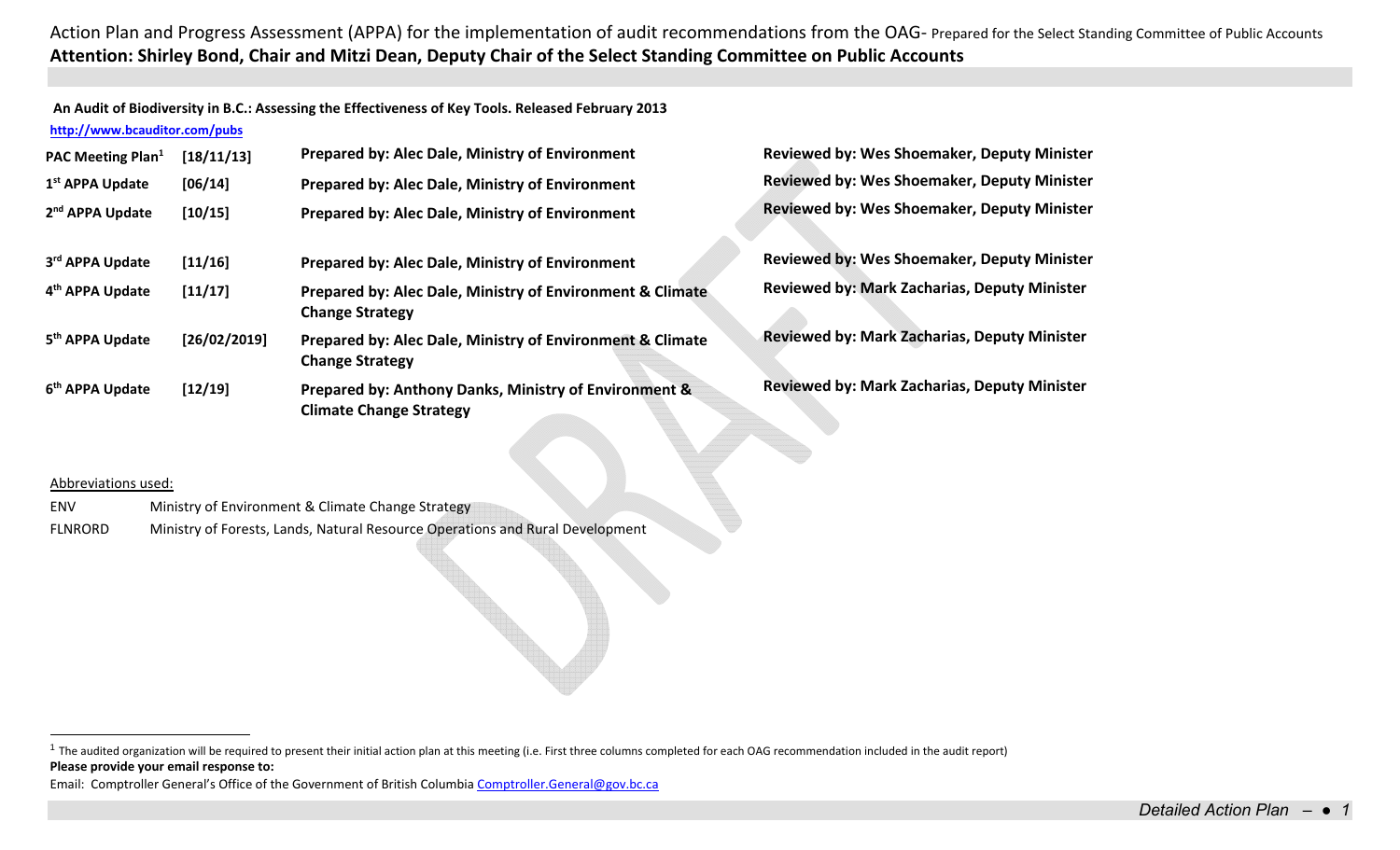| <b>Rec. #</b><br>Accepted?<br>Yes / $No2$ | <b>OAG</b><br><b>Recommendations</b>                                                                                                                                                                                                            | <b>Actions Planned &amp; Target Date(s)3</b>                                                                                                                                                 | Assessment of Progress to date <sup>4</sup> and Actions Taken <sup>5</sup><br>(APPA update)                                                                                                                                                                                                                                                                                                                                                                                                                                                                                                                                                                                                                                                                                                                                                                                                                                                                                                                                                                                                                                                                                                                                                                                                                                                                                                                                                                                                                                                                                                                                                                                                                                                                                                                                                                                                                                                                                                                                                                                                                                                                  |
|-------------------------------------------|-------------------------------------------------------------------------------------------------------------------------------------------------------------------------------------------------------------------------------------------------|----------------------------------------------------------------------------------------------------------------------------------------------------------------------------------------------|--------------------------------------------------------------------------------------------------------------------------------------------------------------------------------------------------------------------------------------------------------------------------------------------------------------------------------------------------------------------------------------------------------------------------------------------------------------------------------------------------------------------------------------------------------------------------------------------------------------------------------------------------------------------------------------------------------------------------------------------------------------------------------------------------------------------------------------------------------------------------------------------------------------------------------------------------------------------------------------------------------------------------------------------------------------------------------------------------------------------------------------------------------------------------------------------------------------------------------------------------------------------------------------------------------------------------------------------------------------------------------------------------------------------------------------------------------------------------------------------------------------------------------------------------------------------------------------------------------------------------------------------------------------------------------------------------------------------------------------------------------------------------------------------------------------------------------------------------------------------------------------------------------------------------------------------------------------------------------------------------------------------------------------------------------------------------------------------------------------------------------------------------------------|
| #1. YES                                   | Make a long-term<br>commitment to collect<br>sufficient and reliable<br>information about the<br>status of biodiversity<br>in B.C. and apply this<br>information to make<br>informed decisions<br>about the<br>conservation of<br>biodiversity. | NEW 2017: Develop a new intactness indicator linked to Cumulative Effects<br>that will support answering the question: how is biodiversity doing in B.C.?<br><b>Target Date: Spring 2018</b> | Progress Assessment: Substantially Implemented<br>Actions Taken & Discussion: Since the audit, the Province has initiated several actions to improve our<br>understanding of the state of biodiversity in B.C. including species and ecosystems at risk.<br>ENV has completed a project, Living Resource Assessment and Coordination (LRAC) Biodiversity<br>Assessment, using the International Union of the Conservation of Nature (IUCN) categories of threats to<br>biodiversity <sup>6</sup> and refinement provided by the Canadian Council of Resource Ministers <sup>7</sup> . The project focused<br>on the threat category of Habitat Degradation and Fragmentation and published an indicator on<br>Environmental Reporting BC (http://www.env.gov.bc.ca/soe/indicators/land/roads.html), using roads and<br>roadless areas as a surrogate for reporting on ecologically intact areas (that are not impacted by specific<br>IUCN threats; e.g. residential and commercial development, agriculture, mining, transportation and service<br>corridors). In these areas, it is assumed that ecosystem structure, function, and processes are in a natural<br>state, suggesting that biodiversity in these areas is performing optimally - although may still be impacted by<br>other threats, such as climate change. A coarse-filter assessment of ecologically intact areas provides a key<br>building block for reporting on the state of biodiversity and is useful for other ENV programs.<br>In addition to the Intact Areas Indicator, the Province has developed, and regularly updates, a suite of<br>indicators to report on biodiversity and key biodiversity indicator species, as follows:<br>Land designations - new update expected end of fiscal 2019/20:<br>http://www.env.gov.bc.ca/soe/indicators/land/land-designations.html<br>Invasive species:<br>http://www.env.gov.bc.ca/soe/indicators/plants-and-animals/invasive-species.html<br>Trends in native vertebrate species in B.C. - new update planned for end of fiscal 2019/20:<br>http://www.env.gov.bc.ca/soe/indicators/plants-and-animals/native-vertebrate-species.html |

<sup>&</sup>lt;sup>2</sup> For each recommendation, the audited organization should state whether or not they have accepted the recommendation and plan to implement it fully by typing either "Yes" or "No" under the number of the recommendation.

## **Please provide your email response to:**

 $3$  Target date is the date that audited organization expects to have "fully or substantially implemented" the recommendation. If several actions are planned to implement one recommendation, indicate target dates for each

<sup>&</sup>lt;sup>4</sup>The Select Standing Committee on Public Accounts (PAC) will request that the audited organization provide a yearly update (i.e completed "Assessment of Progress and Actions Taken" column) until all recommendations are f addressed to the satisfaction of the PAC. This is for the APPA update.

<sup>&</sup>lt;sup>5</sup> This action plan and the subsequent updates have not been audited by the OAG. However, at a future date that Office may undertake work to determine whether the entity has implemented the recommendations. The results of reported in <sup>a</sup> separate report prepared by the OAG.

 $^6$  http://www.iucnredlist.org/technical‐documents/classification‐schemes/threats‐classification‐scheme

<sup>&</sup>lt;sup>7</sup> Wong, C. 2011. Guidance for the preparation of ESTR products – classifying threats to biodiversity. Canadian Biodiversity: Ecosystem Status and Trends 2010. Technical Thematic Report No. 2. Canadian Councils of Resourc p. http://www.biodivcanada.ca/default.asp?lang=En&n=137E1147‐1

Email: Comptroller General's Office of the Government of British Columbia Comptroller.General@gov.bc.ca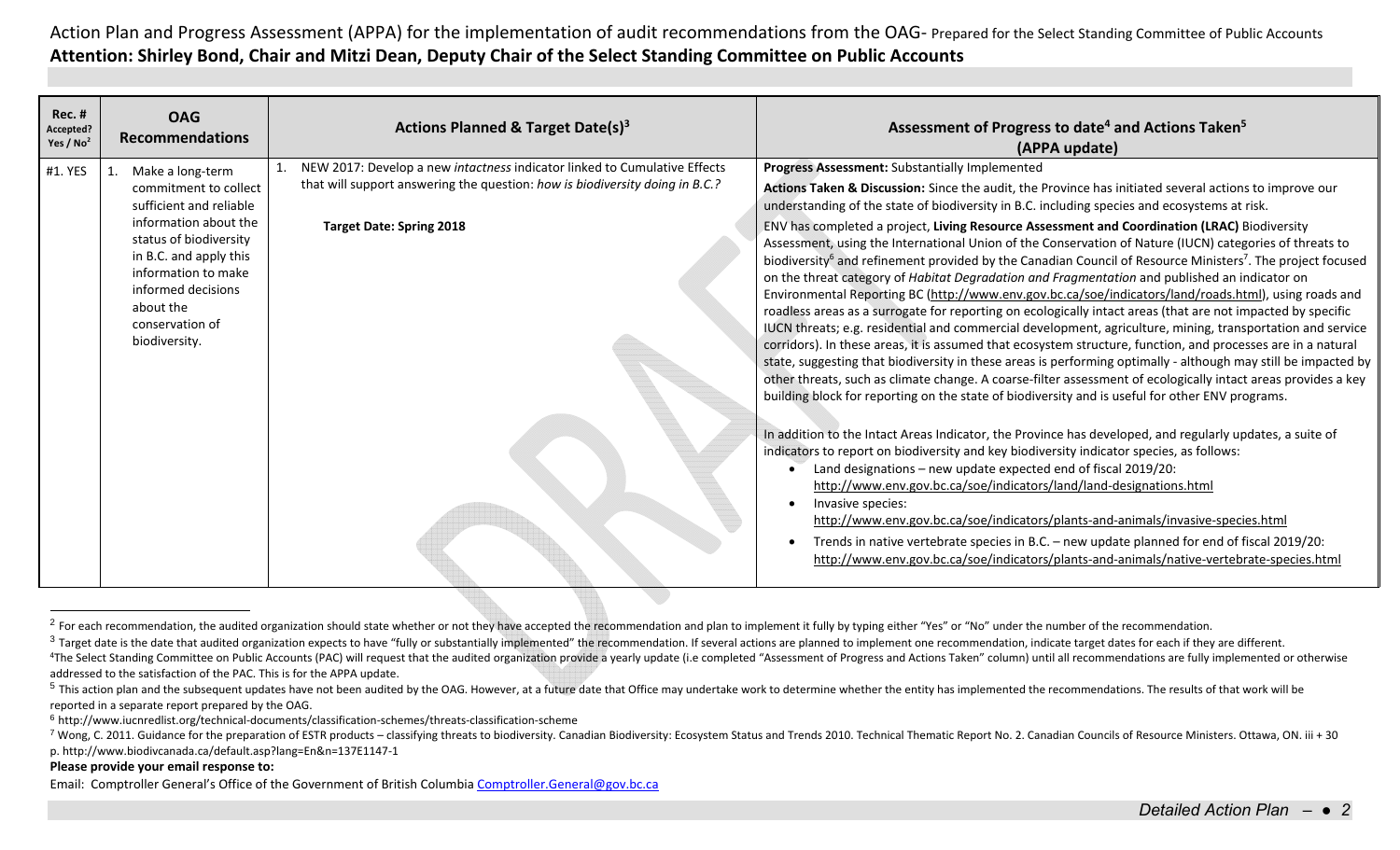| Rec. #<br>Accepted?<br>Yes / $No2$ | <b>OAG</b><br><b>Recommendations</b> | Actions Planned & Target Date(s) <sup>3</sup> | Assessment of Progress to date <sup>4</sup> and Actions Taken <sup>5</sup><br>(APPA update)                                                                                                                                                                                                                                                                                                                                                                                                                                                                                                                                                                                                                                                                                                                                                                                                                       |
|------------------------------------|--------------------------------------|-----------------------------------------------|-------------------------------------------------------------------------------------------------------------------------------------------------------------------------------------------------------------------------------------------------------------------------------------------------------------------------------------------------------------------------------------------------------------------------------------------------------------------------------------------------------------------------------------------------------------------------------------------------------------------------------------------------------------------------------------------------------------------------------------------------------------------------------------------------------------------------------------------------------------------------------------------------------------------|
|                                    |                                      |                                               | Climate change:<br>https://www2.gov.bc.ca/gov/content/environment/research-monitoring-<br>reporting/reporting/environmental-reporting-bc/climate-change-indicators<br>Grizzly bears - new update expected end of fiscal 2019/20:<br>http://www.env.gov.bc.ca/soe/indicators/plants-and-animals/grizzly-bears.html<br>These efforts show a long-term commitment to collate and report on the status of biodiversity in B.C.<br>As noted in government's response, it is impossible to track all species present within the province;<br>however, these course-filter measures, in conjunction with the Conservation Data Centre's information on<br>more than 17,440 plants, animals, and ecological communities and potential and active mapping of 1,955<br>species and 105 ecological communities of conservation concern, provide a more comprehensive view of<br>biodiversity status than previously existed. |

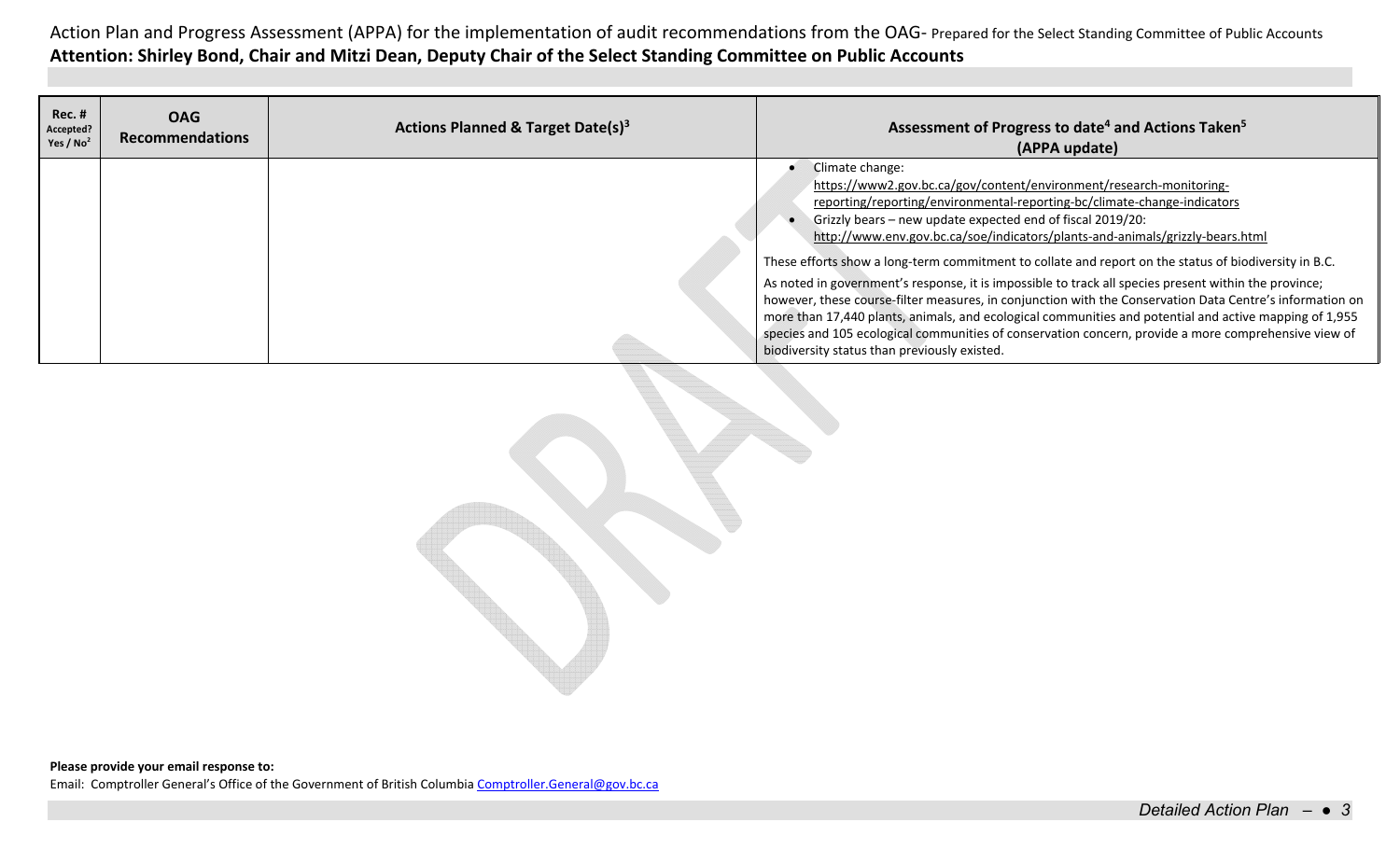| Actions Planned & Target Date(s) <sup>3</sup><br>Accepted?<br><b>Recommendations</b><br>Yes / $No2$                                                           | Assessment of Progress to date <sup>4</sup> and Actions Taken <sup>5</sup><br>(APPA update)                                                                                                                                                                                                                                                                                                                                                                                                                                                                                                                                                                                                                                                                                                                                                                                                                                                                                                                                                                                                                                                                                                                                                                                                                                                                                                                                                                                                                                                                                                                                                                                                                                                                                                                                                                                                                                                                                                                                                                                                                                                                                                                                                 |
|---------------------------------------------------------------------------------------------------------------------------------------------------------------|---------------------------------------------------------------------------------------------------------------------------------------------------------------------------------------------------------------------------------------------------------------------------------------------------------------------------------------------------------------------------------------------------------------------------------------------------------------------------------------------------------------------------------------------------------------------------------------------------------------------------------------------------------------------------------------------------------------------------------------------------------------------------------------------------------------------------------------------------------------------------------------------------------------------------------------------------------------------------------------------------------------------------------------------------------------------------------------------------------------------------------------------------------------------------------------------------------------------------------------------------------------------------------------------------------------------------------------------------------------------------------------------------------------------------------------------------------------------------------------------------------------------------------------------------------------------------------------------------------------------------------------------------------------------------------------------------------------------------------------------------------------------------------------------------------------------------------------------------------------------------------------------------------------------------------------------------------------------------------------------------------------------------------------------------------------------------------------------------------------------------------------------------------------------------------------------------------------------------------------------|
| New 2017: Complete and implement a Forest Biodiversity Assessment Protocol<br>as part of the Cumulative Effects Framework.<br><b>Target Date: Spring 2019</b> | Progress Assessment: Partially Implemented<br>Actions Taken & Discussion: The Cumulative Effects Framework (CEF) is a set of policies, procedures and<br>decision support tools to assess and track the current condition and trend of values to ensure they stay<br>within government's existing objectives <sup>8</sup> . The goal of the CEF Forest Biodiversity Assessment Protocol is to<br>provide a GIS indicator-based assessment procedure that will help evaluate the combined effects of<br>multiple land uses and activities, resource sector development and natural disturbances on forest<br>biodiversity. The CEF assessment protocol is being designed to support natural resource decision-making<br>by: 1) providing current condition and trend information on land use and natural disturbance factors that<br>represent potential hazards to forest biodiversity in support of strategic-level resource allocation decisions<br>(e.g. AAC determinations); 2) evaluating the effectiveness of existing conservation designations in<br>managing for biodiversity; 3) providing landscape-level summary information (e.g. seral stage distribution)<br>and mapped products to support tactical-level (e.g. Landscape Unit) planning; and by 4) providing broader<br>landscape-level information context for individual project-level authorization decisions to help understand<br>the incremental effects of individual projects or transactions relative to other land -use and/or natural<br>disturbance related factors that affect forest biodiversity in the broader landscape.<br>The Cumulative Effects Forest Biodiversity protocol is targeted to be presented to the ADM Committee on<br>Natural Resources (ADMCNR) in spring 2020 for approval. Significant work has been conducted to align this<br>protocol with the Forest and Range Evaluation Program (FREP) protocol for Forest Biodiversity. Following<br>endorsement of the Forest Biodiversity value by ADMCNR, review and validation of the protocol will begin<br>in regions across the province. Post-review and validation, assessment reports will be produced to report<br>out on value condition and trend in regions across the province. |

**Please provide your email response to:** 8 http://www2.gov.bc.ca/gov/content/environment/natural‐resource‐stewardship/cumulative‐effects‐framework

Email: Comptroller General's Office of the Government of British Columbia Comptroller.General@gov.bc.ca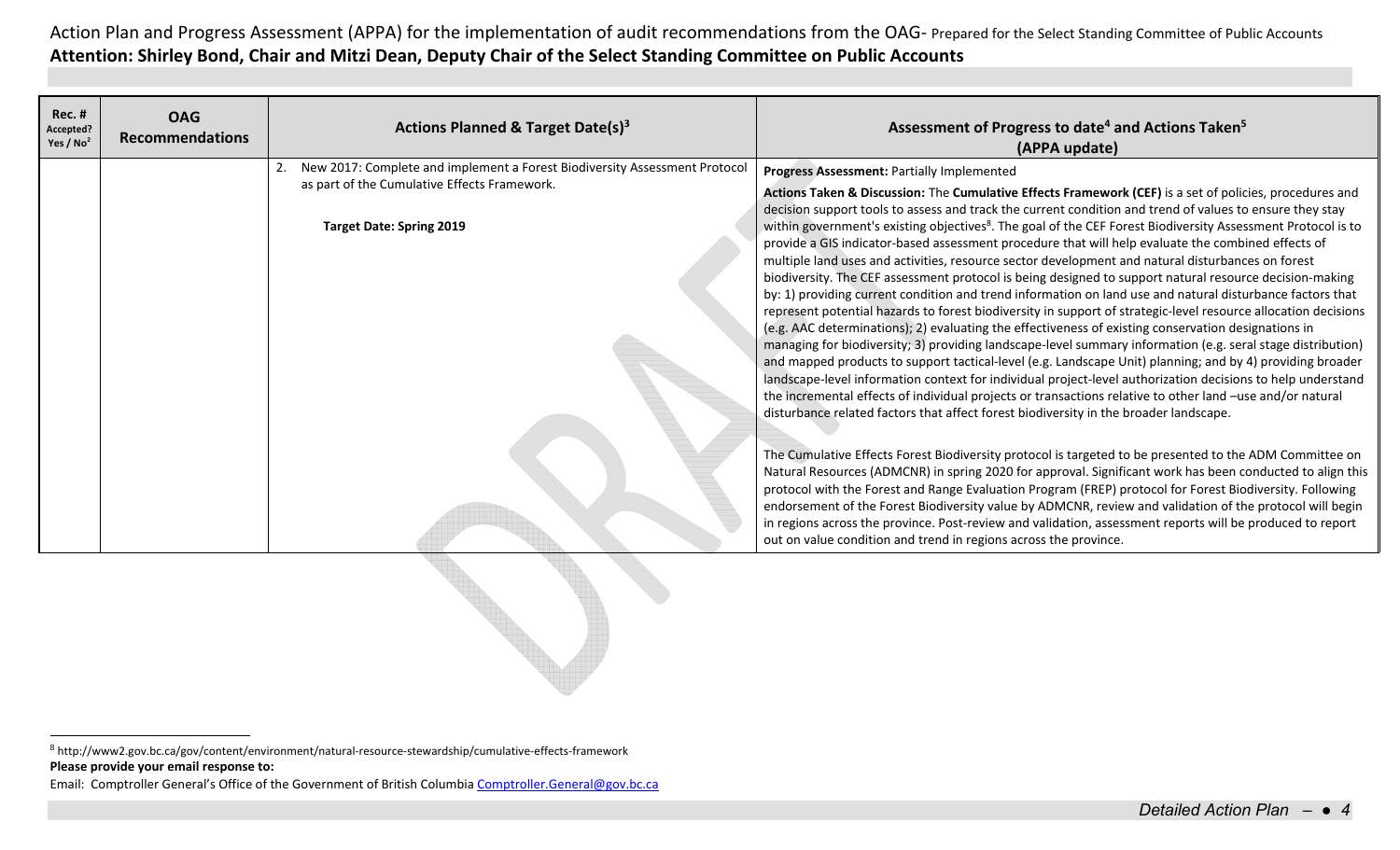| <b>Rec. #</b><br>Accepted?<br>Yes / $No2$ | <b>OAG</b><br><b>Recommendations</b> | Actions Planned & Target Date(s) <sup>3</sup>                                                                                                                                                                 | Assessment of Progress to date <sup>4</sup> and Actions Taken <sup>5</sup><br>(APPA update)                                                                                                                                                                                                                                                                                                                                                                                                                                                                                                                                                                                                                                                                                                                                                                                                                                                                                                                                                                                                                                                                                                                                                                                                                                                                                                                                                                                                   |
|-------------------------------------------|--------------------------------------|---------------------------------------------------------------------------------------------------------------------------------------------------------------------------------------------------------------|-----------------------------------------------------------------------------------------------------------------------------------------------------------------------------------------------------------------------------------------------------------------------------------------------------------------------------------------------------------------------------------------------------------------------------------------------------------------------------------------------------------------------------------------------------------------------------------------------------------------------------------------------------------------------------------------------------------------------------------------------------------------------------------------------------------------------------------------------------------------------------------------------------------------------------------------------------------------------------------------------------------------------------------------------------------------------------------------------------------------------------------------------------------------------------------------------------------------------------------------------------------------------------------------------------------------------------------------------------------------------------------------------------------------------------------------------------------------------------------------------|
|                                           |                                      | New 2017: Revise provincial status assessment, web-based metrics and maps,<br>3.<br>and associated reporting pages for grizzly bears on Environmental Reporting<br><b>BC</b><br><b>Target Date: Fall 2019</b> | Progress Assessment: Substantially Implemented<br>Actions Taken & Discussion: As noted in the 2017 B.C. OAG: Independent Audit of Grizzly Bear<br>Management, grizzly bears are an important "umbrella" species, as landscapes that support healthy grizzly<br>bear populations will be able to sustain many other species and thus are an indicator of biodiversity. As<br>part of that audit, ENV and FLNRORD are working together to update grizzly bear status information which<br>will contribute to reporting on the overall state of biodiversity in B.C. This includes the following actions per<br>recommendations in the 2017 Grizzly Bear Audit:<br>Producing a new detailed Grizzly Bear Status Report (expected Spring 2020)<br>Updating the Environmental Reporting BC indicator on Grizzly Bear Population Status (both<br>expected Spring 2020)<br>Drafting the Grizzly Bear Management Plan (expected to ready for Indigenous engagement                                                                                                                                                                                                                                                                                                                                                                                                                                                                                                                                    |
|                                           |                                      | Streamline policies for data collection to further improve data submissions in<br>4.<br>support of conservation status assessments and legal listing decisions;<br>Target Date: End of 2014                   | Winter/Spring 2019/20)<br>Progress Assessment: Fully Implemented<br>Actions Taken & Discussion: The provincial Species and Ecosystem Secure Data and Information Policy and<br>Procedures have been signed off and implemented. These provide greater clarity to data submitters and<br>facilitate submissions of data and information from a wide range of clients, essentially representing a new<br>source of data. They will ensure that data remains secure where necessary, but will be available for the<br>assessment of biodiversity status and trends. The Policy and Procedures are posted externally<br>(http://www2.gov.bc.ca/gov/topic.page?id=24C3179F7D764A8F906DB352B98253D2).<br>ENV continues to work on both business processes and data systems to improve how all types of species<br>and ecosystem information are collected by the Ministry. ENV is currently in the first year of a multi-year<br>\$6M capital investment to modernize its species and ecosystems information systems. This project aims to<br>restructure current data sets and systems to create a comprehensive and cohesive data management<br>solution, with common business processes, either by retiring and replacing systems, or by creating linkages<br>between related systems. This new data management solution will support improved acquisition, storage,<br>organization and accessibility of species and ecosystems information to help inform natural resource<br>decision-making. |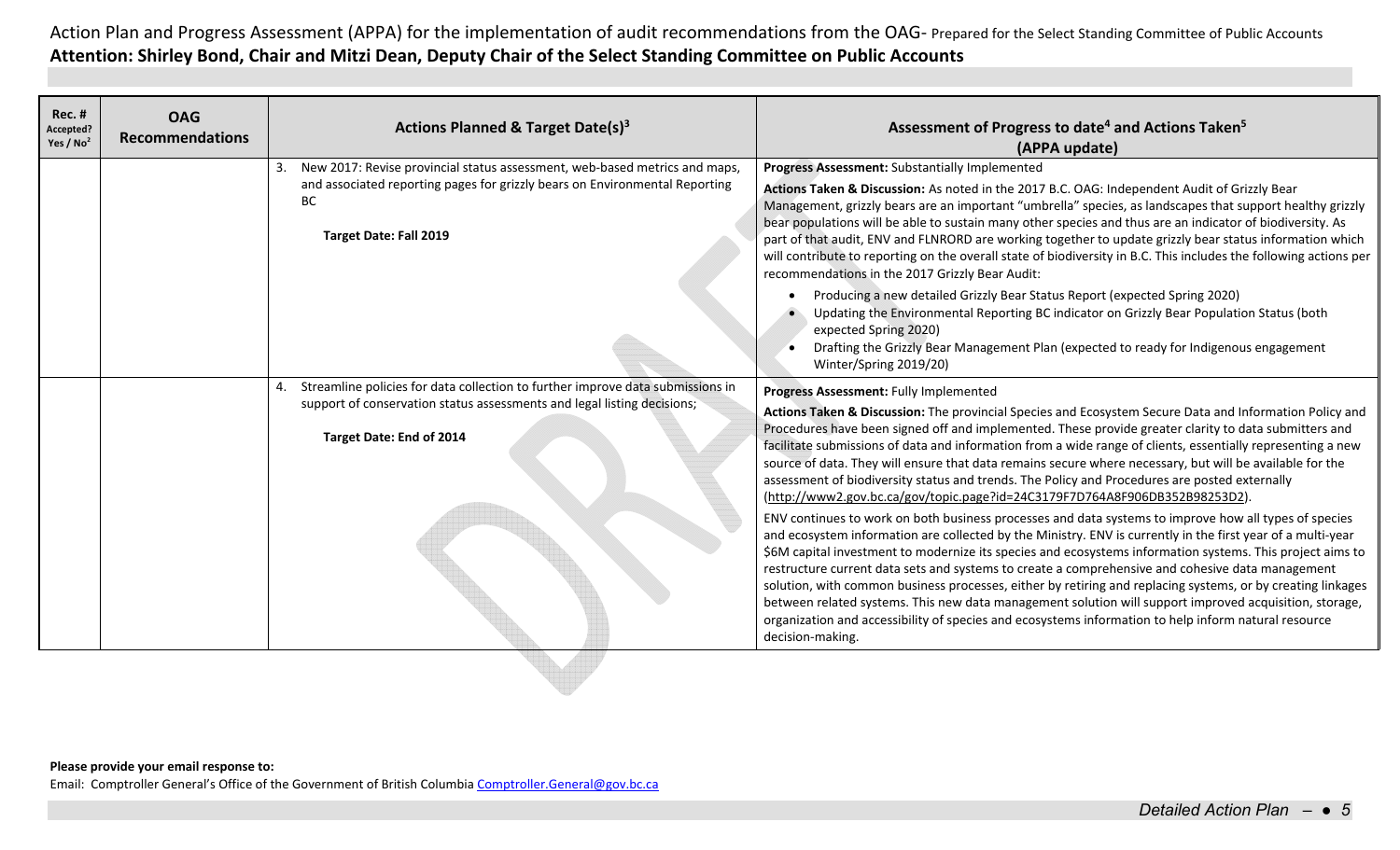| <b>Rec. #</b><br>Accepted?<br>Yes / $No2$ | <b>OAG</b><br><b>Recommendations</b> | Actions Planned & Target Date(s) <sup>3</sup>                                                                                                | Assessment of Progress to date <sup>4</sup> and Actions Taken <sup>5</sup><br>(APPA update)                                                                                                                                                                                                                                                                                                                                                                                                                                                                                                                                                                                                                                                                                                                                                                                                                                                                                                                                                                                                                                                                                                                                                                                                                                                                                                                |
|-------------------------------------------|--------------------------------------|----------------------------------------------------------------------------------------------------------------------------------------------|------------------------------------------------------------------------------------------------------------------------------------------------------------------------------------------------------------------------------------------------------------------------------------------------------------------------------------------------------------------------------------------------------------------------------------------------------------------------------------------------------------------------------------------------------------------------------------------------------------------------------------------------------------------------------------------------------------------------------------------------------------------------------------------------------------------------------------------------------------------------------------------------------------------------------------------------------------------------------------------------------------------------------------------------------------------------------------------------------------------------------------------------------------------------------------------------------------------------------------------------------------------------------------------------------------------------------------------------------------------------------------------------------------|
|                                           |                                      | Develop options to secure long-term funding for species and habitat inventory,<br>monitoring, and related reporting.<br>Target Date: By 2017 | Progress Assessment: Substantially Implemented<br>Actions Taken & Discussion: Securing long-term funding for species and habitat inventory, monitoring, and<br>related reporting will allow B.C. to collect sufficient and reliable information about the status of species and<br>ecosystems in B.C. Early analyses into securing long-term funding for collection of information on species,<br>ecosystems and biodiversity has included a survey of current funding and governance approaches to<br>environmental monitoring, as well as various third-party partnerships. The Species at Risk Public<br>Engagement web site allowed the public, local governments, First Nations, Industry and stakeholders to<br>provide input and ideas on long-term funding solutions for species and habitat inventory, monitoring, and<br>related reporting. This information is being used to support the development of funding options for<br>government to consider. Investments continue to be made to conduct inventory, map, and assess<br>conservation status of species and ecological communities (habitat) in British Columbia and to provide<br>open access to these data publicly. Funding for these efforts are from a combination of provincial and<br>federal sources, including funding from Environment and Climate Change Canada and Parks Canada<br>(through the NatureServe Canada network). |
|                                           |                                      |                                                                                                                                              | The Together For Wildlife (TFW) strategy was developed in 2019 to improve wildlife management and<br>habitat conservation in B.C. The ten-year strategy has a committed budget uplift of \$10M starting in 2020,<br>and mechanisms to leverage funding from provincial and federal partners. The strategy includes funding for<br>wildlife monitoring and inventory, developing wildlife population and habitat supply models, and making<br>reliable data and reporting accessible to everyone.                                                                                                                                                                                                                                                                                                                                                                                                                                                                                                                                                                                                                                                                                                                                                                                                                                                                                                           |
|                                           |                                      |                                                                                                                                              | FLNRORD signed an agreement with Environment and Climate Change Canada (ECCC) in January 2020 to<br>implement the Pan-Canadian Approach to Transforming Species at Risk Conservation in Canada in two<br>priority places - Southwest B.C. and Dry Interior. The objective of the Pan-Canadian Approach is to shift<br>from a single-species approach to one that focuses on multiple species and ecosystems at risk. The<br>agreement brings \$550K/year of federal funding for four years beginning this fiscal to FLNRORD to<br>administer and implement conservation actions in the priority places.                                                                                                                                                                                                                                                                                                                                                                                                                                                                                                                                                                                                                                                                                                                                                                                                    |
|                                           |                                      |                                                                                                                                              | The Province has put in place a five-year Caribou Recovery Program and has allocated \$47M.<br>ECCC has provided an additional \$5.35K to support the implementation of the Southern Mountain Caribou<br>Bilateral Conservation Agreement (Section 11).                                                                                                                                                                                                                                                                                                                                                                                                                                                                                                                                                                                                                                                                                                                                                                                                                                                                                                                                                                                                                                                                                                                                                    |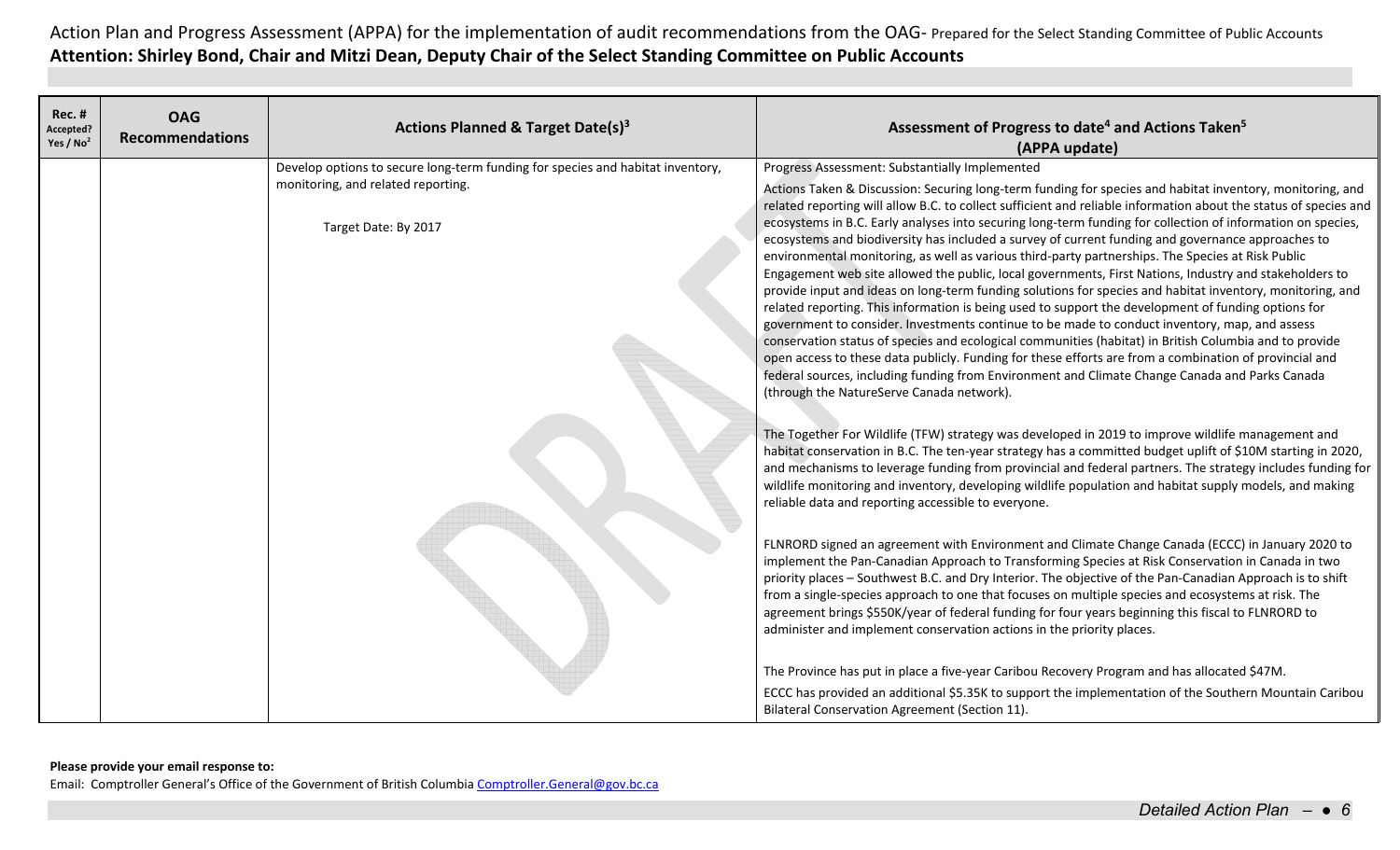| <b>Rec. #</b><br>Accepted?<br>Yes / $No2$ | <b>OAG</b><br><b>Recommendations</b> | Actions Planned & Target Date(s) <sup>3</sup>                                                                                                                                                        | Assessment of Progress to date <sup>4</sup> and Actions Taken <sup>5</sup><br>(APPA update)                                                                                                                                                                                                                                                                                                                                                            |
|-------------------------------------------|--------------------------------------|------------------------------------------------------------------------------------------------------------------------------------------------------------------------------------------------------|--------------------------------------------------------------------------------------------------------------------------------------------------------------------------------------------------------------------------------------------------------------------------------------------------------------------------------------------------------------------------------------------------------------------------------------------------------|
|                                           |                                      | Develop a process for using ecosystems and ecological communities as a<br>coarse-filter approach to manage for species such as non-vascular plants and<br>invertebrates.<br>Target Date: End of 2014 | Progress Assessment: Alternative Action Taken<br>Actions Taken & Discussion: The species habitat tool was partially developed until 2013. Instead of<br>completing this tool, key data fields of this tool were incorporated into the Conservation Data Centre (CDC)<br>data systems and information and are now publicly available through the BC Species and Ecosystems<br>Explorer.                                                                 |
|                                           |                                      |                                                                                                                                                                                                      | Public engagement on developing a process for using ecosystems and ecological communities as a course-<br>filter approach to manage for species was conducted in 2018 as part of broader engagement on provincial<br>species at risk management. ENV is currently looking at how a process could be developed as part of the<br>Conservation Priorities and Species Listing project, which aims to produce a policy intentions paper by early<br>2021. |

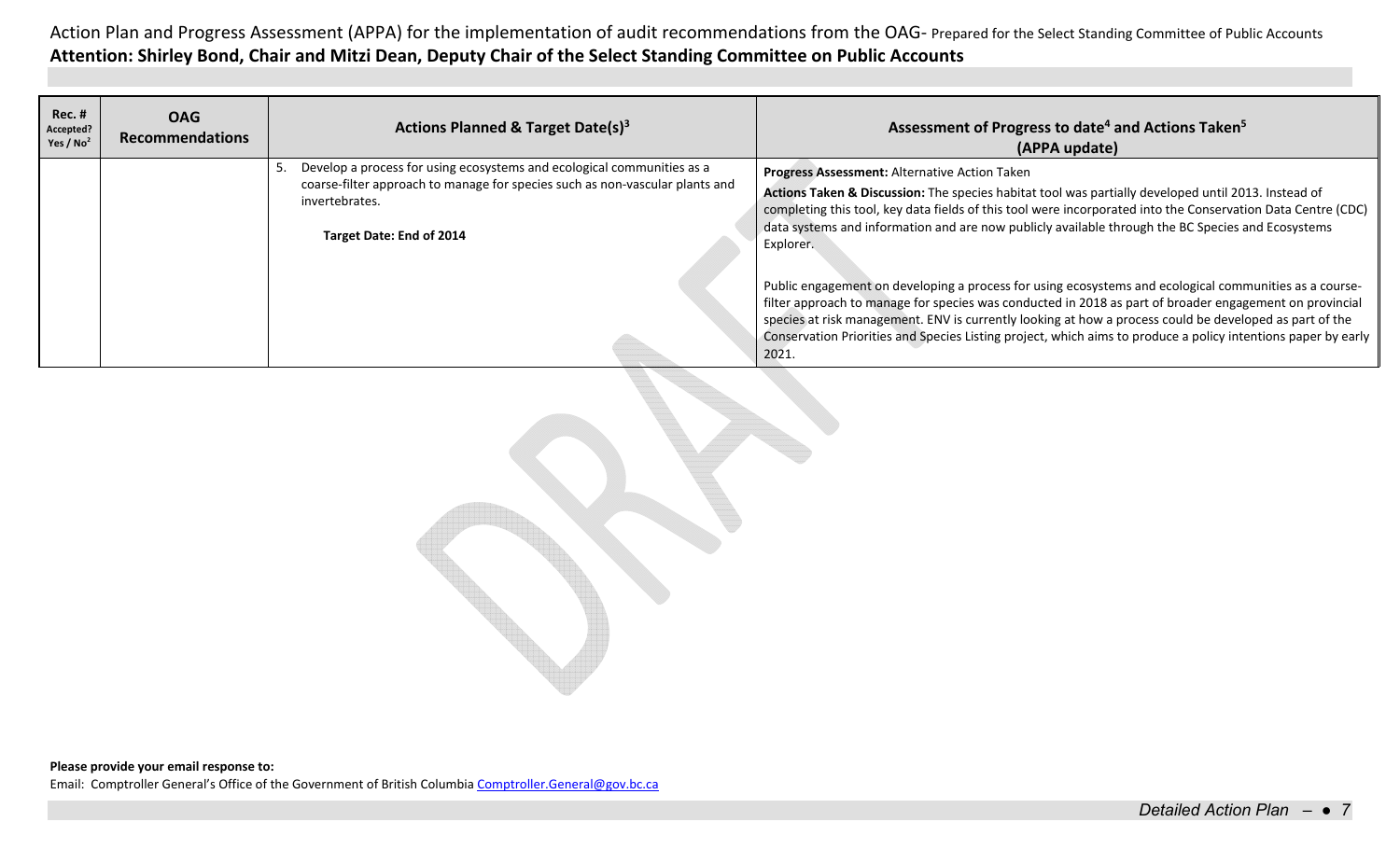| <b>Rec. #</b><br><b>OAG</b><br>Actions Planned & Target Date(s) <sup>3</sup><br>Accepted?<br><b>Recommendations</b><br>Yes / $No2$                                                                                                                                                                                                                                                     | Assessment of Progress to date <sup>4</sup> and Actions Taken <sup>5</sup><br>(APPA update)                                                                                                                                                                                                                                                                                                                                                                                                                                                                                                                                                                                                                                                                                                                                                                                                                                                                                                                                                                                                                                                                                                                                                                                                                                                                                                                                                                                                                                                                                                                                                                                                                                                                                                                                                                                                                                                                                                                                                                                                                                                                                                                    |
|----------------------------------------------------------------------------------------------------------------------------------------------------------------------------------------------------------------------------------------------------------------------------------------------------------------------------------------------------------------------------------------|----------------------------------------------------------------------------------------------------------------------------------------------------------------------------------------------------------------------------------------------------------------------------------------------------------------------------------------------------------------------------------------------------------------------------------------------------------------------------------------------------------------------------------------------------------------------------------------------------------------------------------------------------------------------------------------------------------------------------------------------------------------------------------------------------------------------------------------------------------------------------------------------------------------------------------------------------------------------------------------------------------------------------------------------------------------------------------------------------------------------------------------------------------------------------------------------------------------------------------------------------------------------------------------------------------------------------------------------------------------------------------------------------------------------------------------------------------------------------------------------------------------------------------------------------------------------------------------------------------------------------------------------------------------------------------------------------------------------------------------------------------------------------------------------------------------------------------------------------------------------------------------------------------------------------------------------------------------------------------------------------------------------------------------------------------------------------------------------------------------------------------------------------------------------------------------------------------------|
| 1. Initiate a review of the natural resource sector legal framework to identify<br>#2. YES<br>2. Review its legislative<br>and address significant gaps, duplications, or inconsistencies<br>framework to ensure that<br>any significant gaps,<br>Target Date: By 2017<br>inconsistencies or barriers<br>to achieving conservation<br>of biodiversity are<br>identified and addressed. | Progress Assessment: Substantially Implemented<br>Actions Taken & Discussion: ENV focus has been on species and ecosystems at risk, which is an area of<br>priority with respect to conservation of biodiversity as a whole. ENV has made substantial progress on<br>several policy initiatives designed to create better outcomes for species and ecosystems at risk and, as a<br>result, biodiversity conservation.<br>A review of the current legal framework to protect species and ecosystems at risk has been completed. A<br>background analysis of the existing gaps in protection for species at risk is complete. In 2016 and 2018<br>engagement was undertaken to gather further input from the public on ways we can improve the current<br>provincial policy and legislative framework to provide protection for at-risk species and ecosystems.<br>A comprehensive review of the natural resource sector legislation was completed for both the<br>Environmental Mitigation Policy and the Cumulative Effects Framework Interim Policy. Together these<br>policies (and their associated procedures) have improved the governance framework for considering value<br>assessments in decision support under multiple natural resource statutes. A policy review has been<br>completed for each environmental value to identify and assess both broad and specific objectives for the<br>value within existing government policy and legislation.<br>Finally, additional opportunities for aligning natural resource policy are being explored through ongoing<br>amendments to legislation such as the Environmental Assessment Act and Forest and Range Practices Act,<br>and through other cross-ministry initiatives. FLNRORD's Together For Wildlife (TFW) strategy includes<br>specific actions to be completed by 2021 that include:<br>a comprehensive review of land designations under the Land Act, Oil and Gas Activities Act, and<br>Forest and Range Practices Act that contribute to the conservation of biodiversity; and<br>a review of the Wildlife Act to make recommendations to address priority issues including<br>improved outcomes for wildlife and wildlife stewardship. |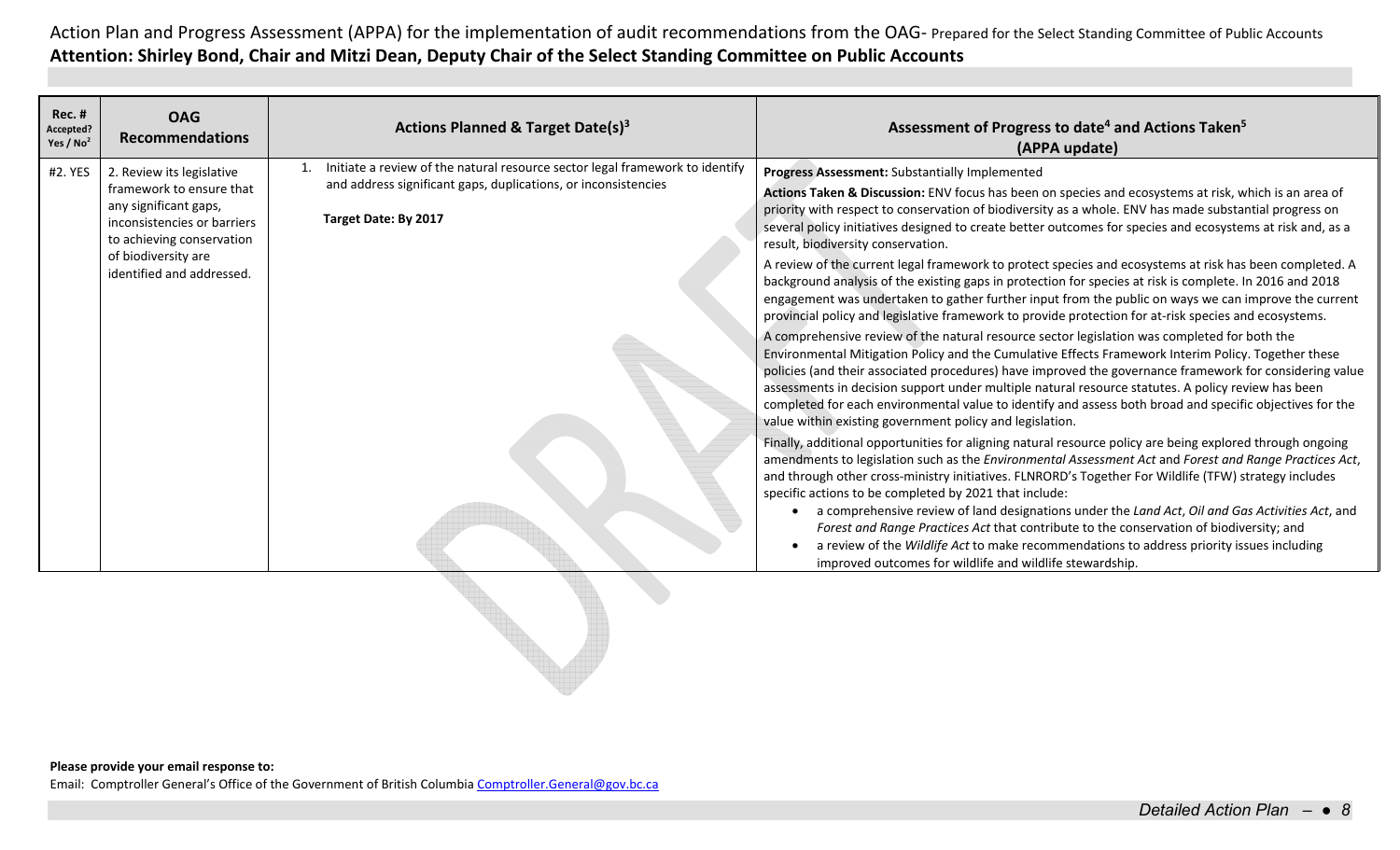| <b>Rec. #</b><br>Accepted?<br>Yes / $No2$ | <b>OAG</b><br><b>Recommendations</b> | <b>Actions Planned &amp; Target Date(s)3</b>                                                                                                        | Assessment of Progress to date <sup>4</sup> and Actions Taken <sup>5</sup><br>(APPA update)                                                                                                                                                                                                                                                                                                                                                                                                                                                                                                                                                                                                                                                                                                                                                                                                                                                                                                                                                                                                                                                                                                                                                                                                                                                                                     |
|-------------------------------------------|--------------------------------------|-----------------------------------------------------------------------------------------------------------------------------------------------------|---------------------------------------------------------------------------------------------------------------------------------------------------------------------------------------------------------------------------------------------------------------------------------------------------------------------------------------------------------------------------------------------------------------------------------------------------------------------------------------------------------------------------------------------------------------------------------------------------------------------------------------------------------------------------------------------------------------------------------------------------------------------------------------------------------------------------------------------------------------------------------------------------------------------------------------------------------------------------------------------------------------------------------------------------------------------------------------------------------------------------------------------------------------------------------------------------------------------------------------------------------------------------------------------------------------------------------------------------------------------------------|
|                                           |                                      | 2. Develop and implement policy, procedures, and guidelines for mitigating<br>impacts to priority environmental values;<br>Target Date: End of 2013 | Progress Assessment: Fully Implemented<br>Actions Taken & Discussion: The Environmental Mitigation Policy and Procedures (EMP) were endorsed by<br>the Natural Resources Board in April 2014 for voluntary implementation across the natural resources<br>sector. The Policy and Procedures are posted externally<br>(http://www2.gov.bc.ca/gov/content/environment/natural-resource-stewardship/policy-<br>legislation/environmental-mitigation-policy).<br>The EMP provides a consistent approach to mitigation of environmental impacts and helps ensure that any<br>residual impacts from major resource developments are avoided, mitigated, restored or offset in order to<br>help conserve environmental values.                                                                                                                                                                                                                                                                                                                                                                                                                                                                                                                                                                                                                                                         |
|                                           |                                      |                                                                                                                                                     | Note: The wording this action was changed from the original: Develop and implement policy, procedures,<br>and quidelines for mitigating impacts to priority <b>biodiversity</b> values. The word biodiversity was replaced by<br>environmental because the mitigation policy is applicable to a broader set of environmental values that<br>includes biodiversity.                                                                                                                                                                                                                                                                                                                                                                                                                                                                                                                                                                                                                                                                                                                                                                                                                                                                                                                                                                                                              |
|                                           |                                      | 3. Improve understanding and application of the EMP, particularly around<br>offsets.<br>Target Date: by 2020                                        | Progress Assessment: Substantially Implemented<br>Actions Taken & Discussion: The EMP Procedures document has been updated and expanded, and interim<br>offset guidance (developed with EAO) has been posted externally.<br>A draft habitat offset decision support tool has been developed, accompanied by extensive guidance in a<br>manual, and the draft tool is being trialed with a range of relevant users (government, First Nations,<br>proponents, and consultants).<br>Implementation of the EMP was supported by a number of extension workshops and web-based videos.<br>The Ministry of Environment and Climate Change Strategy provides on-going support and advice to<br>operational staff applying the EMP, and provides advice on consideration of EMP principles and concepts in<br>related concurrent policy initiatives.<br>A preliminary study of EMP implementation in Environmental Assessment Office projects was completed in<br>the fall of 2018. Results were compiled in a report to ENV and reveal an uptake of the EMP at around 50%<br>of EAO projects, with a higher uptake by proponents than by government staff.<br>Options are being developed for legislating (or creating regulation for) the Environmental Mitigation Policy<br>to ensure the application of the mitigation hierarchy on all projects that impact environmental values. |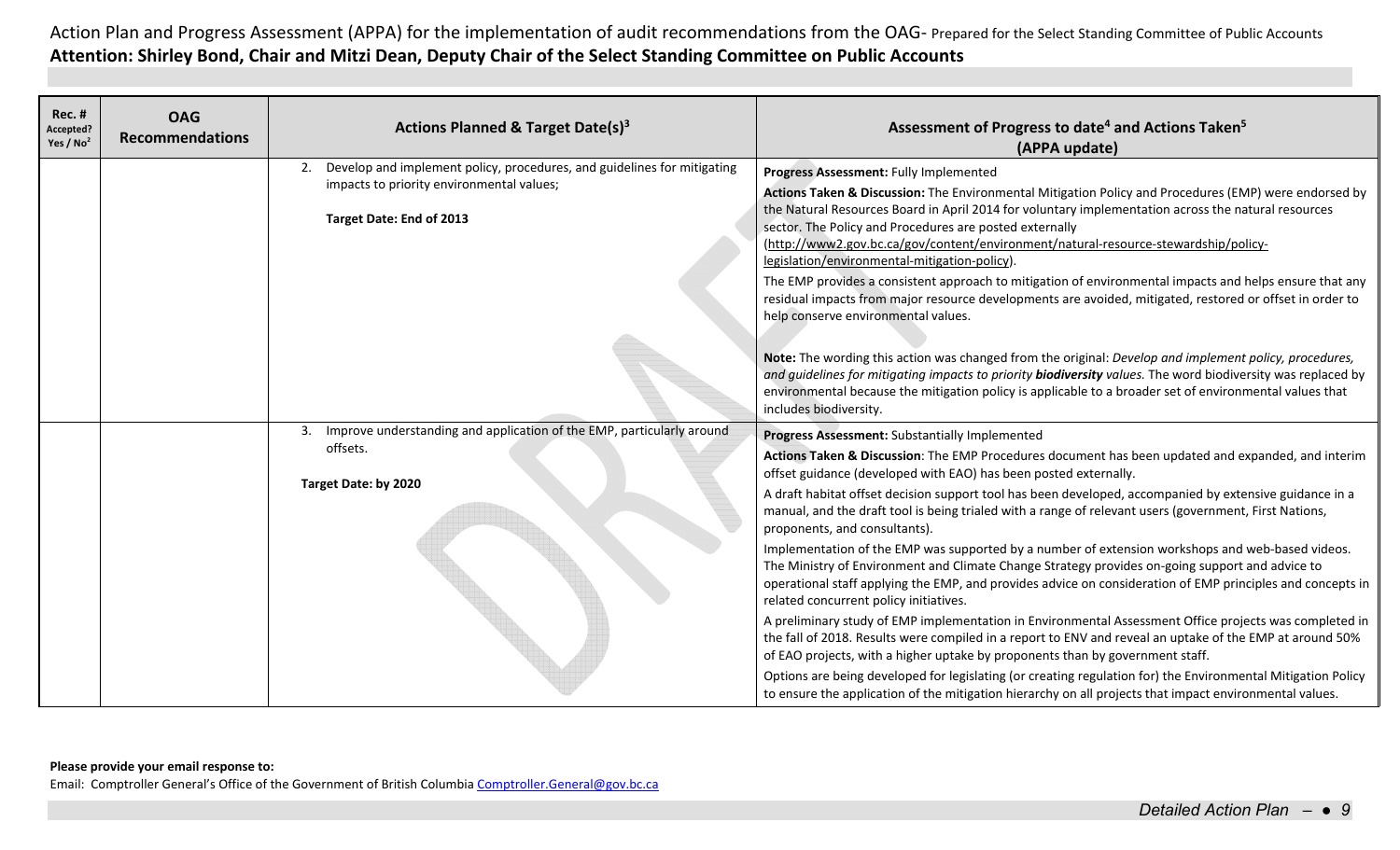| <b>Rec. #</b><br>Accepted?<br>Yes / $No2$ | <b>OAG</b><br><b>Recommendations</b>                                                                                                                                        | Actions Planned & Target Date(s) <sup>3</sup>                                                                                                                                                                          | Assessment of Progress to date <sup>4</sup> and Actions Taken <sup>5</sup><br>(APPA update)                                                                                                                                                                                                                                                                                                                                                                                                                                                                                                                                                                                                                                                                                                                                                                                                                                                                                                                                                                                                                                                                                                                                                                                                                                                                                                            |
|-------------------------------------------|-----------------------------------------------------------------------------------------------------------------------------------------------------------------------------|------------------------------------------------------------------------------------------------------------------------------------------------------------------------------------------------------------------------|--------------------------------------------------------------------------------------------------------------------------------------------------------------------------------------------------------------------------------------------------------------------------------------------------------------------------------------------------------------------------------------------------------------------------------------------------------------------------------------------------------------------------------------------------------------------------------------------------------------------------------------------------------------------------------------------------------------------------------------------------------------------------------------------------------------------------------------------------------------------------------------------------------------------------------------------------------------------------------------------------------------------------------------------------------------------------------------------------------------------------------------------------------------------------------------------------------------------------------------------------------------------------------------------------------------------------------------------------------------------------------------------------------|
|                                           |                                                                                                                                                                             | 4. Assess and recommend new methods, including incentives, to promote<br>voluntary protection of species at risk and biodiversity on private land.<br>Target Date: By 2015                                             | Progress Assessment: Substantially Implemented<br>Actions Taken & Discussion: One of the key challenges facing government is the conservation of species<br>and ecosystems at risk (SEAR) and biodiversity on private lands. The Province believes that a voluntary<br>stewardship approach, which uses incentives where feasible, is the best approach to conserving species<br>and ecosystems at risk and biodiversity on private lands.<br>An inter-ministry project team was struck in 2013 and developed recommendations for practical and<br>effective approaches (including incentives) to encourage private landowners and local governments to<br>protect species and ecosystems at risk on their lands.<br>The SEAR Charter Project Team and Advisory Committee have developed recommended wording for a<br>potential SEAR Charter that would set up voluntary agreements between the provincial government and<br>local governments. The SEAR Local Government Working Group is implementing actions consistent with<br>recommendations in the discussion paper to enhance SEAR and biodiversity protection on private and local<br>government lands.<br>Enhancing SEAR priorities on private agricultural lands through the Environmental Farm Plan and Beneficial<br>Management Practices Programs and other existing initiatives is also enhancing biodiversity of private farm<br>land. |
| #3. YES                                   | 3. Assign responsibilities<br>and timelines for its<br>conservation actions and<br>demonstrate how the<br>prioritization of these<br>actions is conserving<br>biodiversity. | Refine the priority-setting process of the Conservation Framework to be<br>more efficient and further integrate the delivery and tracking of these<br>priorities into provincial programs; and<br>Target Date: By 2018 | Progress Assessment: Alternative Action Taken<br>Actions Taken & Discussion: ENV and FLNRORD piloted an alternate approach to prioritising actions to<br>conserve biodiversity and at-risk species and ecosystems. The approach, known as Priority Threats<br>Management (PTM), was developed in Australia and New Zealand. It incorporates cost-effectiveness and<br>considers management actions designed to address threats for a suite of species or biodiversity assets.<br>A pilot study was completed in the Kootenay Boundary Region. The pilot provided observations about the<br>methods, utility of results and recommended suggestions for refinements. Following the PTM pilot, a<br>review of the PTM approach and other approaches was conducted to provide recommendations regarding<br>decision-support options to inform implementation of conservation actions for species and ecosystems at<br>risk in B.C. Lessons learned from these projects will inform future work on setting conservation priorities in<br>B.C.                                                                                                                                                                                                                                                                                                                                                              |

Email: Comptroller General's Office of the Government of British Columbia Comptroller.General@gov.bc.ca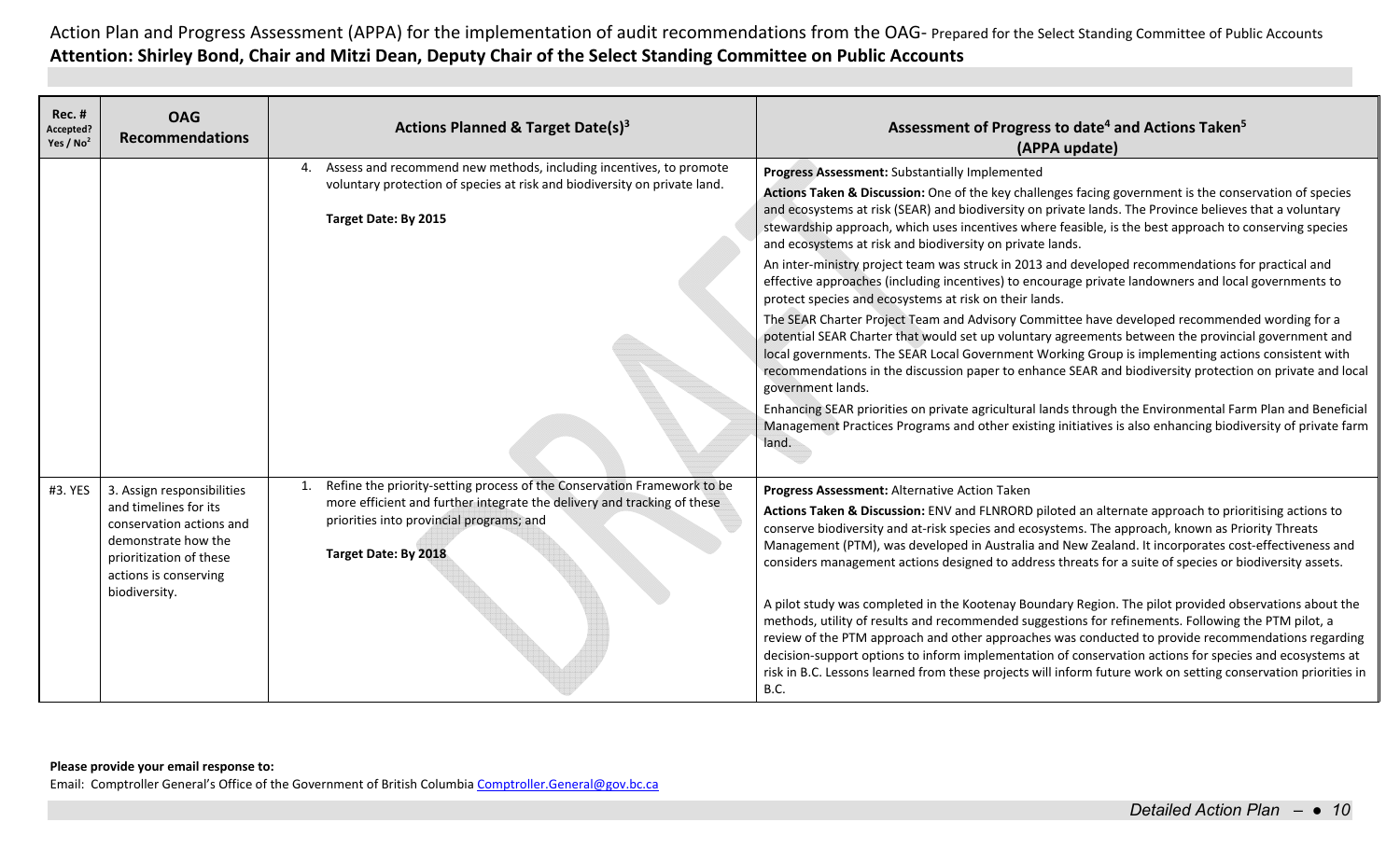| <b>Rec. #</b><br><b>OAG</b><br>Accepted?<br><b>Recommendations</b><br>Yes / $No2$                                                                                                                                                              | <b>Actions Planned &amp; Target Date(s)3</b>                                                                                                                                                                                                                                                                                                                | Assessment of Progress to date <sup>4</sup> and Actions Taken <sup>5</sup><br>(APPA update)                                                                                                                                                                                                                                                                                                                                                                                                                                                                                                                                                                                                                                                                                                                                                                                                                                                                                                                                                                                                                                                                                                                                                                                                                                                                                                                                                                                                                                                                                                                                                                                                                                                                                                                                                                                                                                                                                                      |
|------------------------------------------------------------------------------------------------------------------------------------------------------------------------------------------------------------------------------------------------|-------------------------------------------------------------------------------------------------------------------------------------------------------------------------------------------------------------------------------------------------------------------------------------------------------------------------------------------------------------|--------------------------------------------------------------------------------------------------------------------------------------------------------------------------------------------------------------------------------------------------------------------------------------------------------------------------------------------------------------------------------------------------------------------------------------------------------------------------------------------------------------------------------------------------------------------------------------------------------------------------------------------------------------------------------------------------------------------------------------------------------------------------------------------------------------------------------------------------------------------------------------------------------------------------------------------------------------------------------------------------------------------------------------------------------------------------------------------------------------------------------------------------------------------------------------------------------------------------------------------------------------------------------------------------------------------------------------------------------------------------------------------------------------------------------------------------------------------------------------------------------------------------------------------------------------------------------------------------------------------------------------------------------------------------------------------------------------------------------------------------------------------------------------------------------------------------------------------------------------------------------------------------------------------------------------------------------------------------------------------------|
|                                                                                                                                                                                                                                                | 2. Update the content of the Ecosystems Program Plan and integrate the<br>strategies and actions within the plan into natural resource sector<br>planning.<br>Target Date: By 2014                                                                                                                                                                          | Progress Assessment: Alternative Action Taken<br>Actions Taken & Discussion: The Ecosystems Program Plan has been superseded by other initiatives and<br>plans, including program renewal for Ecosystems Branch and development of policies and programs to<br>address species and ecosystems at risk. The Ecosystems Program Plan has been removed from the external<br>website.                                                                                                                                                                                                                                                                                                                                                                                                                                                                                                                                                                                                                                                                                                                                                                                                                                                                                                                                                                                                                                                                                                                                                                                                                                                                                                                                                                                                                                                                                                                                                                                                                |
| #4. YES<br>4. Establish goals,<br>objectives, targets and<br>timelines to fully<br>implement its habitat<br>designation tools and<br>determine whether other<br>tools are necessary to<br>achieve its objective of<br>conserving biodiversity. | Initiate a review of the Identified Wildlife Management Strategy (Forest<br>and Range Practices Act; Oil & Gas Activities Act), and assess options to<br>improve implementation efficiency and better align with both landscape-<br>level biodiversity initiatives and the coordinated natural resource sector<br>approach; and<br>Target Date: End of 2013 | Progress Assessment: Fully Implemented<br>Actions Taken & Discussion: FLNRORD initiated a Lean project to improve the review and approval process<br>for habitat designations (e.g., Wildlife Habitat Areas). The goals of this Lean project were to ensure that<br>habitat designations are coordinated, administratively consistent, and well documented to support clear<br>and informed decisions. The Lean project is complete and being implemented across the Province.<br>A review of the Province's Identified Wildlife Management Strategy (IWMS) was completed in 2013. The<br>review contained several recommendations for government which have been approved by<br>executive. These recommendations are being used by regional staff to integrate IWMS implementation<br>with other tools intended to conserve wildlife and their habitat.<br>In addition, the 2017 Review of Government Actions Regulation (GAR) Implementation (2017) provides<br>further direction and reports on implementation. Since 2014, the Province has designated over 549,000<br>hectares (ha) of habitat protections for species at risk under GAR on provincial crown land. This brings the<br>area of habitat management under GAR to 3.82 million ha for 51 species at risk and five ecological<br>communities at risk. In 2019 alone, 24,751 ha were designated as habitat for species at risk for bull trout<br>(12,967 ha), grizzly bear (9,351 ha) and northern goshawk (2,433 ha).<br>A key recommendation related to this audit was to develop a monitoring and reporting framework to<br>report on IWMS implementation and to assess whether the program is meeting its ecological objectives.<br>ENV and FREP have developed a methodology to assess the effectiveness of Wildlife Habitat Areas (WHA)<br>and Ungulate Winter Ranges (UWR) and are currently prioritizing assessment of the condition of<br>designated areas associated with CE wildlife species (grizzly bear and moose). |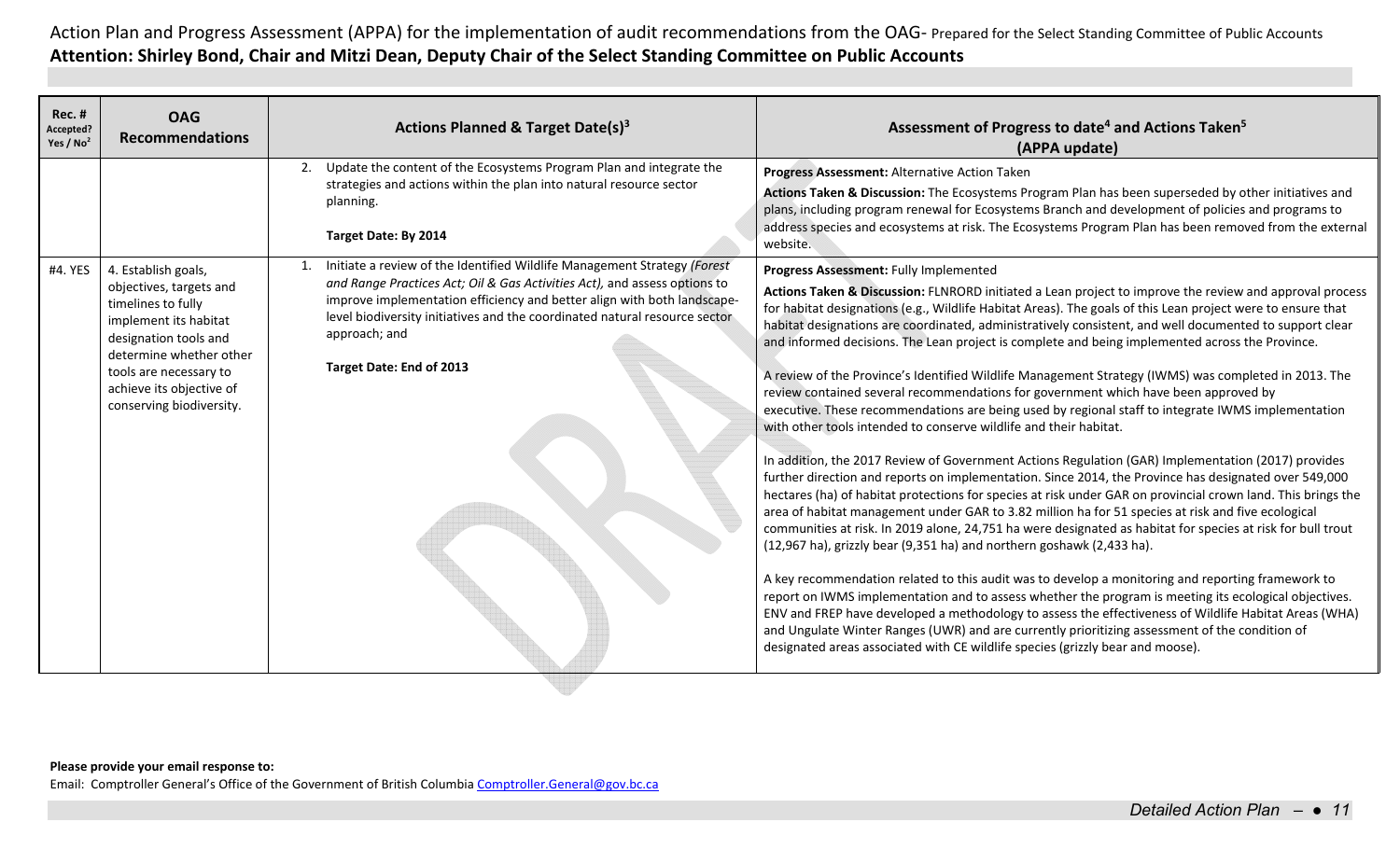| <b>Rec. #</b><br>Accepted?<br>Yes / $No2$ | <b>OAG</b><br><b>Recommendations</b> | Actions Planned & Target Date(s) <sup>3</sup>                                                                                                                              | Assessment of Progress to date <sup>4</sup> and Actions Taken <sup>5</sup><br>(APPA update)                                                                                                                                                                                                                                                                                                                                                                                                                                                                                                                                                                                                                                                                                                                                                                                                                                                                                                                                                                                                                                                                                                                                                                                                                                                                                                                                                                                                                                                                                                                                                                                                                                                                                                                                                                                                                                                                                                                                                                                                                                                                                                                                                                                                                                                                                                                                                                                                                                |
|-------------------------------------------|--------------------------------------|----------------------------------------------------------------------------------------------------------------------------------------------------------------------------|----------------------------------------------------------------------------------------------------------------------------------------------------------------------------------------------------------------------------------------------------------------------------------------------------------------------------------------------------------------------------------------------------------------------------------------------------------------------------------------------------------------------------------------------------------------------------------------------------------------------------------------------------------------------------------------------------------------------------------------------------------------------------------------------------------------------------------------------------------------------------------------------------------------------------------------------------------------------------------------------------------------------------------------------------------------------------------------------------------------------------------------------------------------------------------------------------------------------------------------------------------------------------------------------------------------------------------------------------------------------------------------------------------------------------------------------------------------------------------------------------------------------------------------------------------------------------------------------------------------------------------------------------------------------------------------------------------------------------------------------------------------------------------------------------------------------------------------------------------------------------------------------------------------------------------------------------------------------------------------------------------------------------------------------------------------------------------------------------------------------------------------------------------------------------------------------------------------------------------------------------------------------------------------------------------------------------------------------------------------------------------------------------------------------------------------------------------------------------------------------------------------------------|
|                                           |                                      | 2. Develop a plan to fully implement existing habitat designation tools in<br>conjunction with an assessment of the need for additional tools.<br>Target Date: End of 2014 | Progress Assessment: Partially Implemented<br>Actions Taken & Discussion: Recently, an assessment of GAR designation implementation process was<br>completed. The GAR working group was officially re-established in 2017. GAR designations are designed to<br>protect ecological values, including biodiversity, from undue impacts from forestry activities. The<br>assessment examined whether these management tools were being deployed appropriately. Factors<br>considered included whether: designation adopted the principle of co-location to help limit impacts to<br>Timber Harvesting Land Base (THLB); the targets or budgets identified for species designations was being<br>met or exceeded; and the test necessary to support approval of designations were met.<br>A number of regional Cumulative Effects Assessments are underway for individual species for example,<br>Ungulate Winter Ranges (UWRs) for mule deer in southern B.C. These projects are intended to inform<br>decision makers and improve outcomes for a number of species.<br>Wildlife Habitat Features are another habitat designation under the Government Actions Regulation (GAR)<br>and the Environmental Protection and Management Regulation (EPMR). In 2016, a cross-agency project<br>was initiated between ENV and FLNRORD Kootenay Boundary Region to pilot consultation and<br>implementation of a Wildlife Habitat Features order in that region. This work has been completed and<br>lessons learned are documented in the WHF Field Guide: Kootenay-Boundary Region (April 2018)<br>(https://www2.gov.bc.ca/assets/gov/environment/natural-resource-policy-legislation/legislation-<br>regulation/frpa-pac/wildlife-habitat-features/whf field guide kootenay boundary.pdf).<br>The 2017 government mandate commitment to improve wildlife management and habitat conservation in<br>B.C. also contributes to this by undertaking a comprehensive review of the wildlife management and<br>habitat conservation regime. The results of these key projects will inform the on-going delivery of habitat<br>designation tools to conserve species at risk and biodiversity values. They will increase the confidence that<br>tools are achieving conservation objectives while being mindful of impacts to other values. As an ongoing<br>part of the natural resource sector transformation, we will continue to assess new policy, legislation, and<br>other tools for the conservation of habitat and biodiversity. |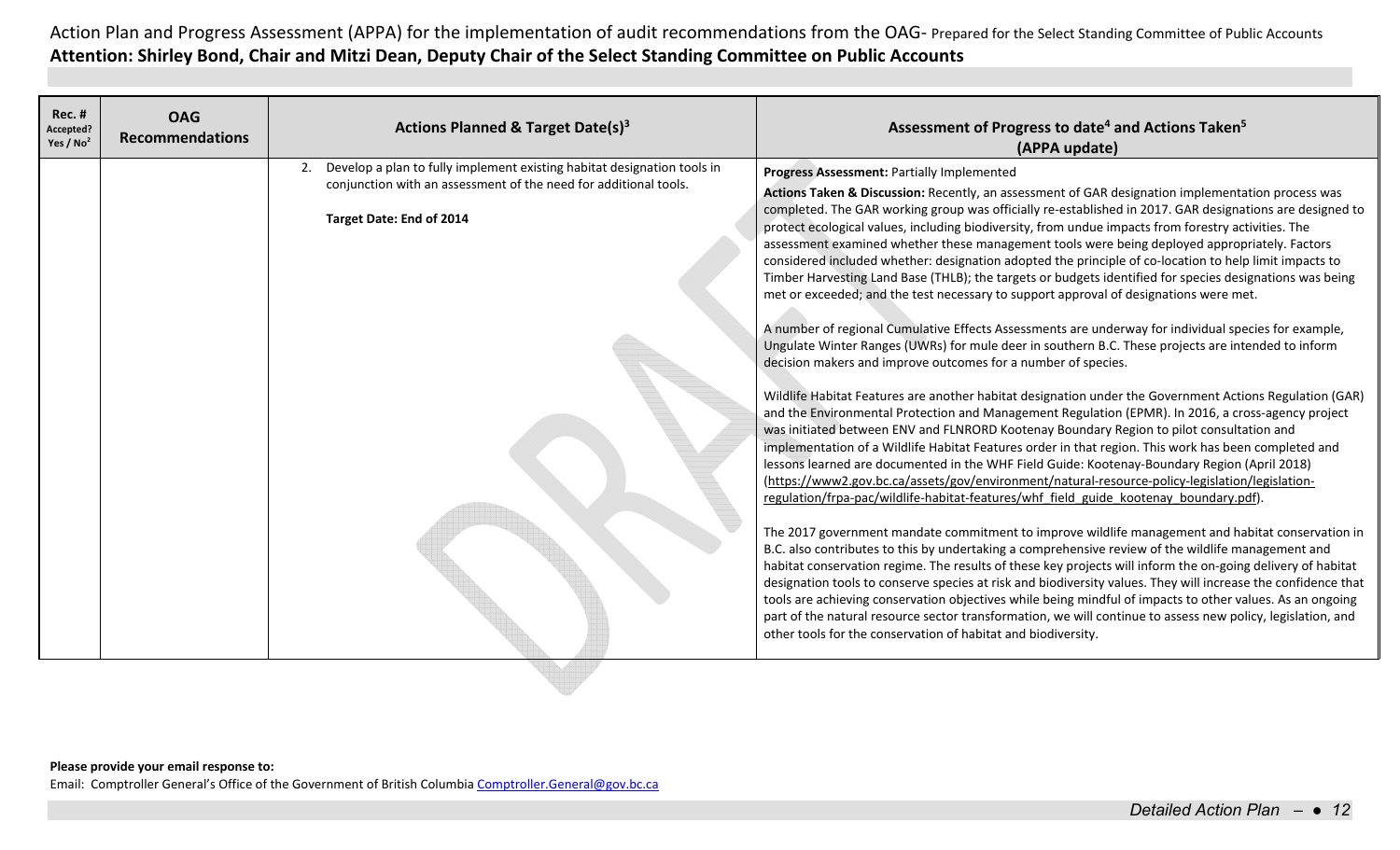| <b>Rec. #</b><br>Accepted?<br>Yes / $No2$ | <b>OAG</b><br><b>Recommendations</b>                                                                                                   | <b>Actions Planned &amp; Target Date(s)3</b>                                                                                                                                         | Assessment of Progress to date <sup>4</sup> and Actions Taken <sup>5</sup><br>(APPA update)                                                                                                                                                                                                                                                                                                                                                                                                                                                                                                                                                                                                                                                                                                                                                                                                                                                                                                                                                                                                                                                                                                                                                                                                                                                                                                                                                                                                                                                                                                                                                                                                                                                                                                                                                                                                                                                                                                                                                                                                                                                                                                                                                                                                                                                                                                                                                                                                                                                                                                                       |
|-------------------------------------------|----------------------------------------------------------------------------------------------------------------------------------------|--------------------------------------------------------------------------------------------------------------------------------------------------------------------------------------|-------------------------------------------------------------------------------------------------------------------------------------------------------------------------------------------------------------------------------------------------------------------------------------------------------------------------------------------------------------------------------------------------------------------------------------------------------------------------------------------------------------------------------------------------------------------------------------------------------------------------------------------------------------------------------------------------------------------------------------------------------------------------------------------------------------------------------------------------------------------------------------------------------------------------------------------------------------------------------------------------------------------------------------------------------------------------------------------------------------------------------------------------------------------------------------------------------------------------------------------------------------------------------------------------------------------------------------------------------------------------------------------------------------------------------------------------------------------------------------------------------------------------------------------------------------------------------------------------------------------------------------------------------------------------------------------------------------------------------------------------------------------------------------------------------------------------------------------------------------------------------------------------------------------------------------------------------------------------------------------------------------------------------------------------------------------------------------------------------------------------------------------------------------------------------------------------------------------------------------------------------------------------------------------------------------------------------------------------------------------------------------------------------------------------------------------------------------------------------------------------------------------------------------------------------------------------------------------------------------------|
| #5. YES                                   | 5. Complete<br>sufficient<br>monitoring to<br>assess the<br>effectiveness of<br>its actions in the<br>conservation of<br>biodiversity. | Investigate options for expanding the current FREP program to develop a<br>more integrated and comprehensive approach to natural resource<br>monitoring; and<br>Target Date: By 2014 | Progress Assessment: Substantially Implemented<br>Actions Taken & Discussion: Since the audit was conducted several actions have been undertaken to<br>support the development of a more integrated and comprehensive approach to natural resource<br>monitoring.<br>In 2017 the Forest and Range Evaluation Program (FREP) completed a landscape-level biodiversity<br>monitoring tool (uses landscape units, seral stage, and amount of protected area, to assess if government<br>objectives have been met). Output from this tool has been reported in Natural Resource Stewardship<br>Monitoring and Assessment Reports (MRVA 2). In 2018 work was undertaken to align the Cumulative<br>Effects (CE) and FREP biodiversity protocols to create one protocol and dataset for further assessments of<br>biodiversity across the Province to support FREP, CE and a broader range of uses.<br>A stand-level wildlife protocol developed by the FREP program in 2018 is currently being reviewed for<br>increased alignment and integration with CE assessments for wildlife, to support a more comprehensive<br>and integrated approach to monitoring wildlife at different spatial scales.<br>The Tier 1 Watershed Evaluation Protocol was updated in 2019 and posted to the FREP website for<br>monitoring protocols (https://www2.gov.bc.ca/gov/content/industry/forestry/managing-our-forest-<br>resources/integrated-resource-monitoring/forest-range-evaluation-program/frep-monitoring-protocols).<br>71 watersheds have been evaluated using this protocol, along with field data collection and draft reports<br>for three Fisheries Sensitive Watersheds, - one of which has been published to the FREP website<br>(https://www2.gov.bc.ca/assets/gov/farming-natural-resources-and-industry/forestry/integrated-<br>monitoring/190430 wse memekay final v164.pdf).<br>The FREP Wetland Protocol (Field Supplement to Evaluating the Health of Wetlands: Wetland Management<br>Routine Effectiveness Evaluation) version 1.4 was published in February 2019. This is a coarse-level filter for<br>assessing the health of wetlands and the assessment form is intended to be completed mainly in the field,<br>to promote consistency among users, to gather pertinent data to inform the health of the wetland, and to<br>be cost effective as a Tier 2 approach for monitoring.<br>The FREP program was reorganized in Spring 2018 and now sits as part of a combined Cumulative Effects<br>and Integrated Monitoring (CE&IM) section within the Resource Planning and Assessment Branch (RPAB) in |
|                                           |                                                                                                                                        |                                                                                                                                                                                      | FLNRORD.                                                                                                                                                                                                                                                                                                                                                                                                                                                                                                                                                                                                                                                                                                                                                                                                                                                                                                                                                                                                                                                                                                                                                                                                                                                                                                                                                                                                                                                                                                                                                                                                                                                                                                                                                                                                                                                                                                                                                                                                                                                                                                                                                                                                                                                                                                                                                                                                                                                                                                                                                                                                          |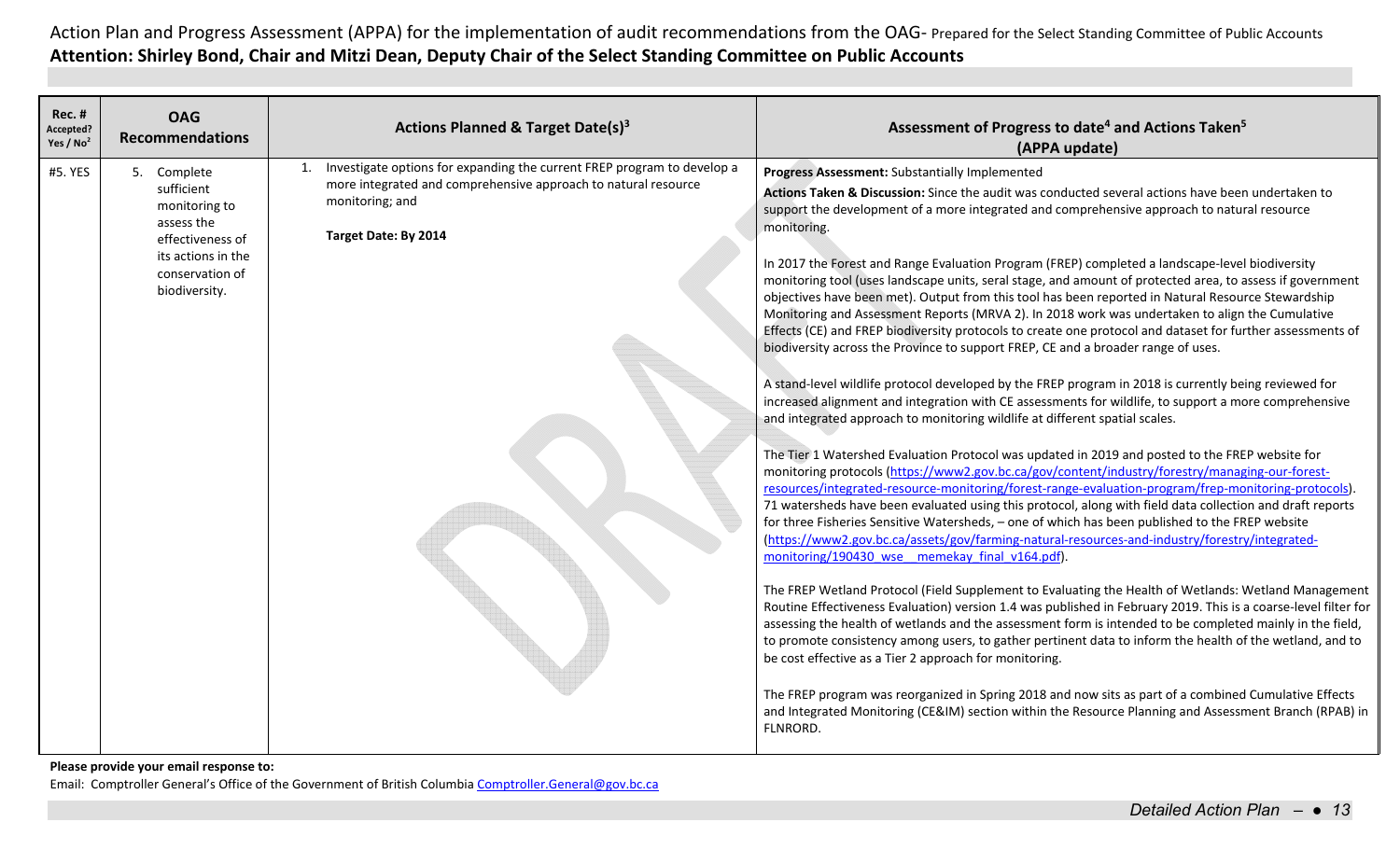| <b>Rec. #</b><br>Accepted?<br>Yes / $No2$ | <b>OAG</b><br><b>Recommendations</b> | <b>Actions Planned &amp; Target Date(s)3</b> | Assessment of Progress to date <sup>4</sup> and Actions Taken <sup>5</sup><br>(APPA update)                                                                                                                                                                                                                                                                                                                                                                                                                                                                                                                                                                                                                                                                                                                                                                                                                                                                                                                                                                                       |
|-------------------------------------------|--------------------------------------|----------------------------------------------|-----------------------------------------------------------------------------------------------------------------------------------------------------------------------------------------------------------------------------------------------------------------------------------------------------------------------------------------------------------------------------------------------------------------------------------------------------------------------------------------------------------------------------------------------------------------------------------------------------------------------------------------------------------------------------------------------------------------------------------------------------------------------------------------------------------------------------------------------------------------------------------------------------------------------------------------------------------------------------------------------------------------------------------------------------------------------------------|
|                                           |                                      |                                              | A vision, framework and action plan for Integrated Monitoring and Assessment) were completed in<br>2019/20 with substantive support, direction and input from ENV. The CE&IM section is actively<br>implementing short-term actions from this plan, including a continued priority for delivering Integrated<br>Monitoring and Assessment Reports (formerly MRVA2 / NRS Monitoring and Assessment Reports) that<br>summarize condition and trend of values from a broad array of monitoring and assessment data.<br>Two new Integrated Monitoring and Assessment reports were released in FY 18/19: a report done in<br>partnership with the province and the Office of the Wet'suwet'en, and a report for the Merritt natural<br>resource District. In 2019/20 a report for the Peace Natural Resource District was released. These reports<br>are collations of cross agency monitoring and assessment information with statutory decision maker<br>commentary and in the case of the Office of the Wet'suwet'en report, also includes First Nations<br>Stewardship commentary. |

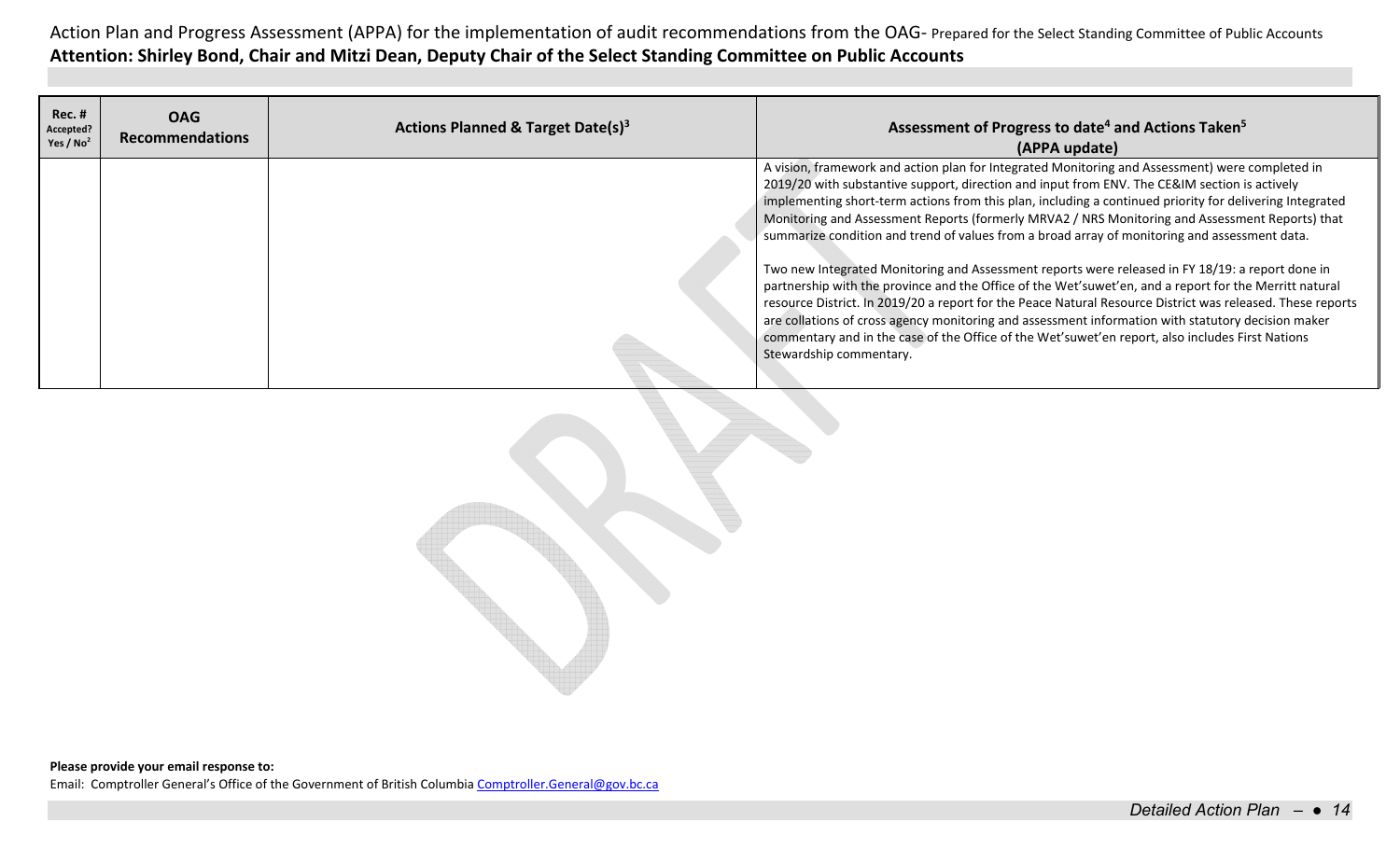| 2. Continually seek new opportunities for cost-sharing and/or information<br>Progress Assessment: Substantially Implemented<br>sharing with industry and other partners to support monitoring efforts.<br>Actions Taken & Discussion: ENV continues to seek creative opportunities to share resources and<br>information with external partners on an on-going basis. Examples of ENV initiatives supporting biodiversity<br><b>Target Date: Ongoing</b><br>and monitoring include:<br>The Invasive Mussel Defence Program is largely supported by \$2M/year contributed through<br>industry and other partners (BC Hydro, Fortis BC, Columbia Power Corp, Columbia Basin Trust).<br>The program aims to prevent the introduction of invasive freshwater mussels into B.C. In addition,<br>the Habitat Conservation Trust Foundation distributes funding for early detection lake monitoring<br>for zebra and quagga mussels in lakes across B.C.<br>The Fisher Habitat Extension Program leverages ENV expertise in partnership with FLNRORD and<br>external funding organizations. Fisher habitat is associated with late-successional forest<br>attributes, and this program encourages voluntary forest stewardship practices by forest licensees<br>and other industry partners, including conservation measures and monitoring.<br>The BC Bat Action Plan has been implemented to address the spread of White-nose syndrome<br>(WNS), an introduced fungal disease affecting all 15 of B.C.'s resident bat species. In 2019 the<br>Province's investment of \$190K (including \$30K from the BC Parks licence plate fund) leveraged<br>an additional \$800K through strong partnerships with Canada, BC Parks, and the Wildlife<br>Conservation Society of Canada. Key projects under the BC Bat Action Plan include population<br>research and monitoring, such as the North American Bat Monitoring Program.<br>New techniques to monitor biodiversity continue to be developed. Environmental DNA (eDNA) is an<br>emerging technology that has the potential for cost effective, broad scale coverage in monitoring aquatic<br>environments for the presence of species including the identification of invasive alien species which are a<br>significant threat to biodiversity. The Province has been working with government, industry and academic<br>partners across Canada and the United States to ensure collaboration on the current state of eDNA<br>technologies and consistency on interpretation of results and processes for decision making. | <b>Rec. #</b><br>Accepted?<br>Yes / $No2$ | <b>OAG</b><br><b>Recommendations</b> | <b>Actions Planned &amp; Target Date(s)3</b> | Assessment of Progress to date <sup>4</sup> and Actions Taken <sup>5</sup><br>(APPA update) |
|----------------------------------------------------------------------------------------------------------------------------------------------------------------------------------------------------------------------------------------------------------------------------------------------------------------------------------------------------------------------------------------------------------------------------------------------------------------------------------------------------------------------------------------------------------------------------------------------------------------------------------------------------------------------------------------------------------------------------------------------------------------------------------------------------------------------------------------------------------------------------------------------------------------------------------------------------------------------------------------------------------------------------------------------------------------------------------------------------------------------------------------------------------------------------------------------------------------------------------------------------------------------------------------------------------------------------------------------------------------------------------------------------------------------------------------------------------------------------------------------------------------------------------------------------------------------------------------------------------------------------------------------------------------------------------------------------------------------------------------------------------------------------------------------------------------------------------------------------------------------------------------------------------------------------------------------------------------------------------------------------------------------------------------------------------------------------------------------------------------------------------------------------------------------------------------------------------------------------------------------------------------------------------------------------------------------------------------------------------------------------------------------------------------------------------------------------------------------------------------------------------------------------------------------------------------------|-------------------------------------------|--------------------------------------|----------------------------------------------|---------------------------------------------------------------------------------------------|
|                                                                                                                                                                                                                                                                                                                                                                                                                                                                                                                                                                                                                                                                                                                                                                                                                                                                                                                                                                                                                                                                                                                                                                                                                                                                                                                                                                                                                                                                                                                                                                                                                                                                                                                                                                                                                                                                                                                                                                                                                                                                                                                                                                                                                                                                                                                                                                                                                                                                                                                                                                      |                                           |                                      |                                              |                                                                                             |